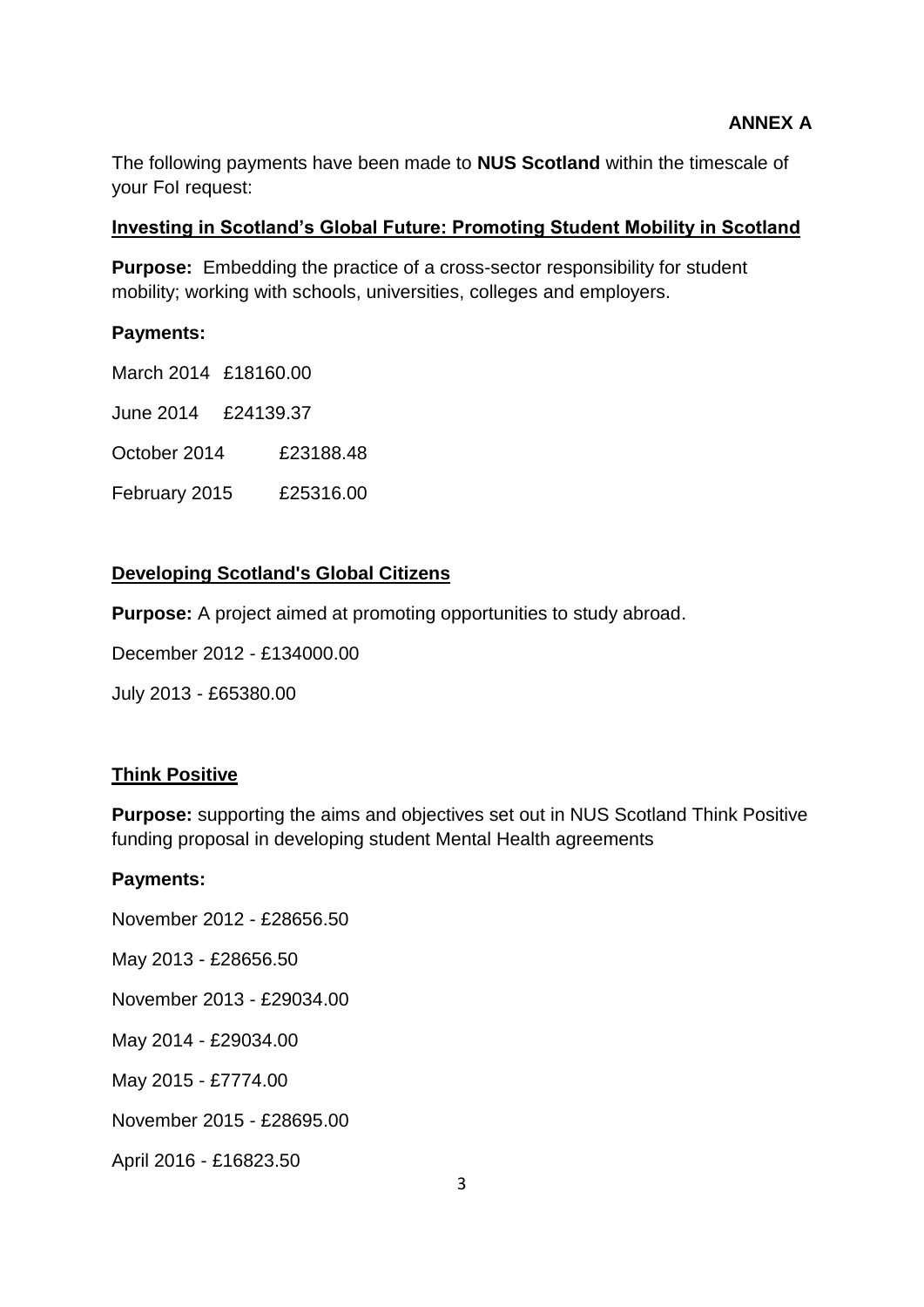November 2016 - £16823.50

April 2017 - £15141.50

November 2017 - £15141.50

## **Healthy Body, Healthy Mind**

**Purpose:** NUS Scotland works with partners involved in smoking prevention to design the requirements that would add to the criteria of the Healthy Body Healthy Mind award in order that they are in line with current efforts in Scotland to become tobacco free by 2034.

## **Payments**

February 2015 - £12503.00

February 2016 - £12754.00

February 2017 - £12909.00

September 2017 - £2051.00

January 2018 - £2919.00

# **Student union members of NUS Scotland**

The following payment was made to Glasgow Caledonian University Students' Association, which is a member of NUS Scotland, for an Erasmus Student Network

March 2017 - £2000